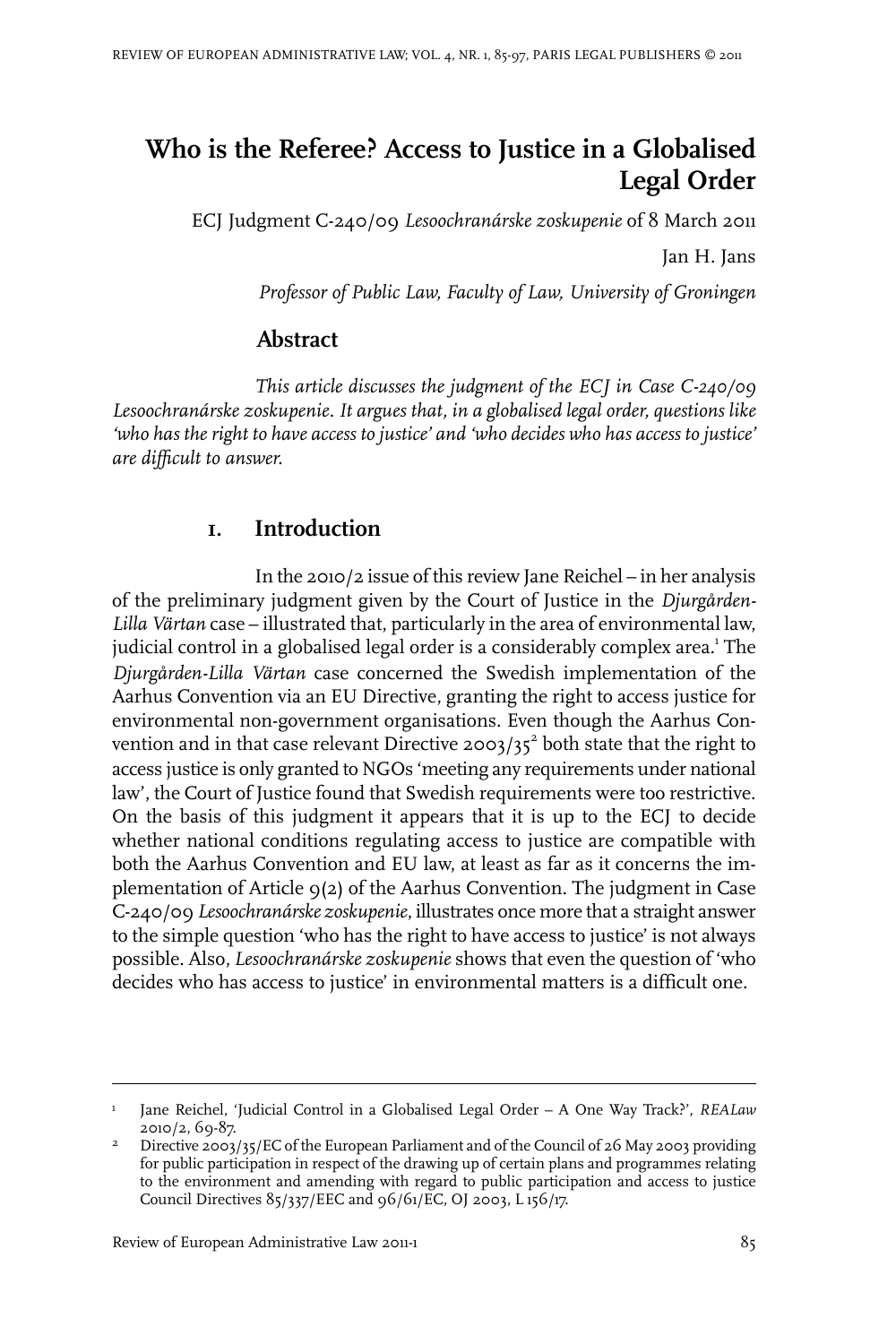#### **2. The Facts of the Case** *Lesoochranárske zoskupenie*

A Slovak NGO (Lesoochranárske zoskupenie VLK (LZV) in English: the WOLF Forest Protection Movement)<sup>3</sup> requested that the Slovak ministry for the environment inform it of any administrative decision-making procedures which might potentially affect the protection of nature and the environment, or which concerned granting derogations to the protection of certain species or areas. At the beginning of 2008, LZV was informed of a number of pending administrative proceedings brought by, inter alia, various hunting associations. On the  $21<sup>st</sup>$  of April 2008 the Ministry took a decision granting a hunting association's application for permission to derogate from the protective conditions accorded to brown bears. In the course of that procedure it notified the Ministry that it wished to participate, seeking recognition of its status as a 'party' to the administrative proceedings under the provisions of Article 14 of the Slovakian Administrative Procedure Code. In particular, LZV asserted that the proceedings in question directly affected its rights and legally protected interests arising from the Aarhus Convention. It also considered that convention to have direct effect. The Ministry however, argued that LZV did not have the status of 'party' but of 'participant' or 'interested party'. Prior to the 30<sup>th</sup> of November 2007, Slovakian law (the second sentence of Article 83, paragraph 3, of Law No. 543/2002) gave NGOs the status of 'parties to the proceedings' to associations whose objective was the protection of the environment. These associations had the opportunity to contest any decisions taken before the Slovak courts. However, that law was amended with effect from the 1<sup>st</sup> of December 2007. The effect of that amendment is that environmental associations are now classed as 'interested parties' rather than as 'parties to the proceedings'. In practice, the change of status precludes those associations from directly initiating proceedings themselves to review the legality of decisions. Instead, they must request a public attorney to act on their behalf.

In its decision of  $26<sup>th</sup>$  of June 2008, the Ministry confirmed that LZV did not have the status of a 'party' to the proceedings. LZV could not, therefore, appeal against the decision of the  $21<sup>st</sup>$  of April 2008. Moreover, the Ministry considered the Aarhus Convention as an international treaty, which needed to be implemented in national law before it could take effect. The court held that Article 9(2) and (3) of the Aarhus Convention do not contain any unequivocally drafted fundamental rights or freedoms which would be directly applicable to public authorities. LZV lodged an action against the contested decision at the Bratislava Regional Court. That court dismissed LZV's application. LZV appealed to the Slovak Supreme Court, which stayed the proceedings before it and referred preliminary questions on the interpretation of the Aarhus Convention to the

See their bilingual website at http://www.wolf.sk/en/en-home. <sup>3</sup>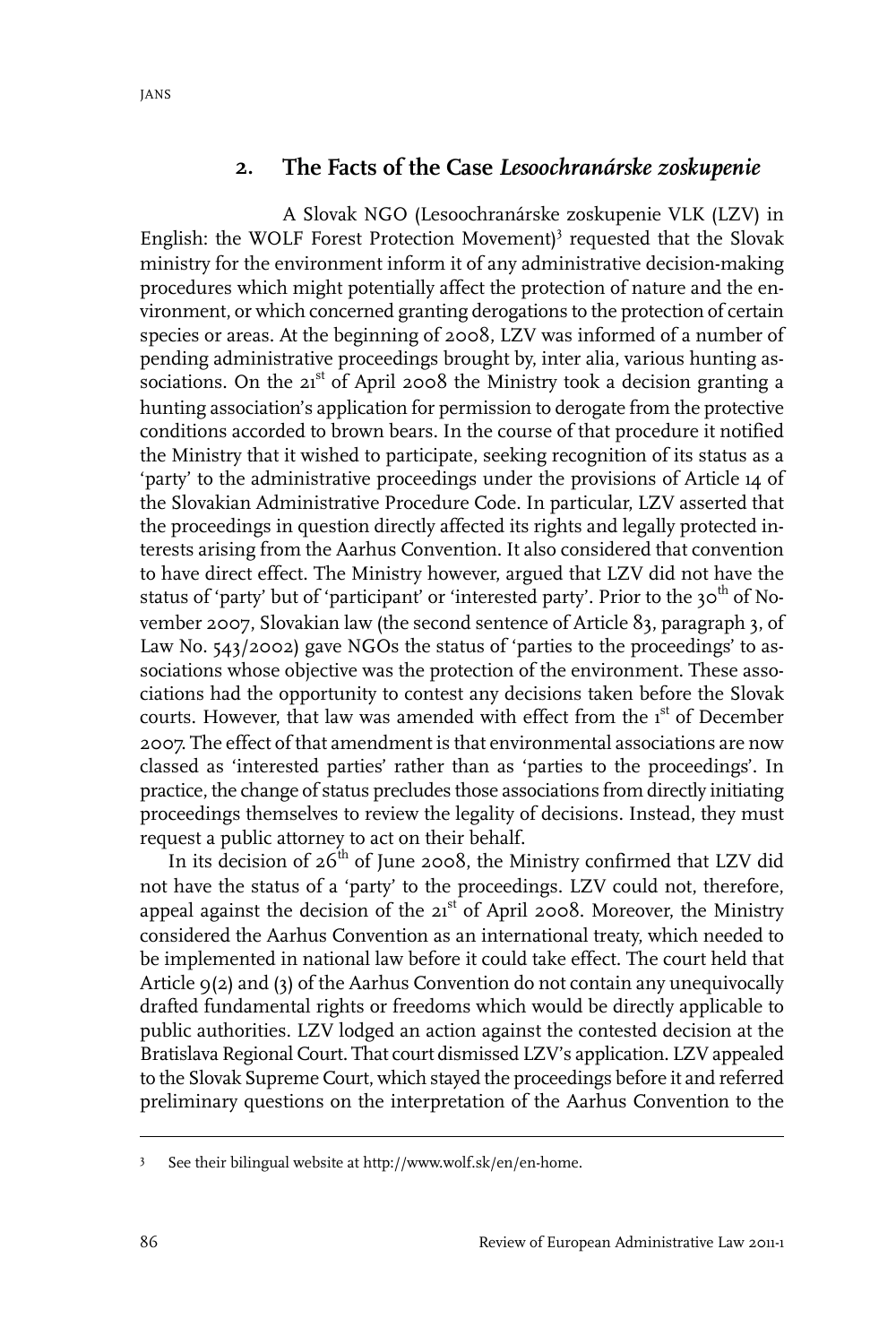Court of Justice. In particular, it wanted to know whether Art. 9(3) of the Aarhus Convention is directly effective within the meaning of settled case law of the ECI.

# **3. Division of Powers: Who is the Referee?**

The competences of the EU in the area of environmental protection must be regarded, also in the words of the Article  $4(2)$  TFEU, as a 'shared competence'. A shared competence implies that both the Union and Member States may legislate and adopt legally binding acts in that area. However, the Member States shall exercise their competence only to the extent that the Union has not already exercised, or has decided to cease exercising, its competence. Thus, in the case of external environmental relations, there can be no question of exclusive external Union competence. In that case, competence is found with both the Union and the Member States and the conclusion of such a convention on the environment should be effected in the form of a mixed agreement, in other words, one to which both the Union and the Member States are party. The Aarhus Convention is an example of such a mixed agreement.

It is clear from the case law of the ECI that when a convention falls partly within the competence of the Member States and partly within that of the Union, it can only be implemented by means of a 'close association between the institutions of the Community and the Member States both in the process of negotiation and conclusion and in the fulfilment of the obligations entered into.'<sup>4</sup> The practice of concluding treaties in the field of the environment follows this principle: the Member States have been parties to virtually all the conventions on the environment concluded by the Union.

The conclusion of mixed agreements requires that certain matters must be regulated with regards to the relationship between the Union and its Member States on the one hand, and the other parties to the convention on the other. A problem with mixed environmental agreements concerns the extent to which the Union and its Member States are bound by them vis-à-vis the other contracting parties. After all, mixed agreements are concluded because neither the Union nor the Member States has exclusive competence. To what extent does this internal division of powers affect the legal position of the other parties? Is the Union only bound as far as third countries are concerned in respect of those provisions that fall within its competence? To overcome these problems, most

Opinion 2/91 [1993] ECR I-1061 *(ILO-convention no. 170*). Cf. also the 'principle of sincere cooperation' mentioned in Article 4(3) TEU. 4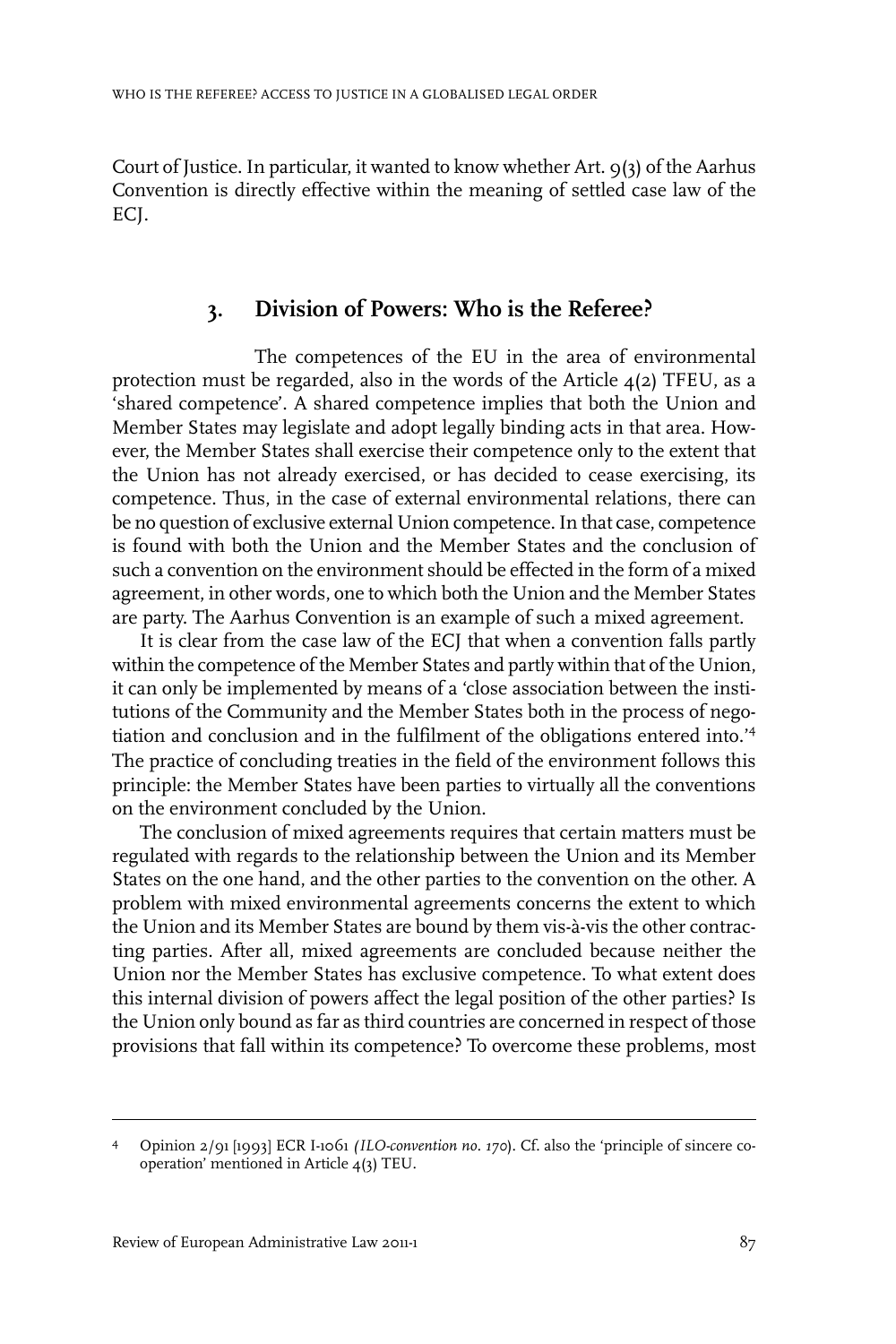multilateral treaties on the environment contain specific provisions on the matter. With respect to the Aarhus Convention, the EC declared:

'[…] that the legal instruments in force do not cover fully the implementation of the obligations resulting from Article 9(3) of the Convention as they relate to administrative and judicial procedures to challenge acts and omissions by private persons and public authorities other than the institutions of the European Community as covered by Article 2(2)(d) of the Convention, and that, consequently, its Member States are responsible for the performance of these obligations at the time of approval of the Convention by the European Community and will remain so unless and until the Community, in the exercise of its powers under the EC Treaty, adopts provisions of Community law covering the implementation of those obligations.'<sup>5</sup>

This declaration of competence also raises the question of the ECJ's authority to interpret provisions of mixed agreements, in this case Article  $9(3)$ of the Aarhus Convention. Basically the question is, whether the ECJ itself or the competent court of a Member State is best-placed to determine whether Article 9(3) of the Aarhus Convention has direct effect or not? The general rule on this has been laid down by the ECJ in *Merck Genéricos*. 6 In essence the Court held in that judgment, that the jurisdiction to ascribe direct effect to a provision of a mixed agreement depends on whether that provision is found in a sphere in which the EU had legislated. If so, EU law would apply; if not, the legal order of a Member State was neither required nor forbidden to accord to individuals the right to rely directly on the rule in question.

With regards to the access to justice provisions of the Aarhus Convention (the so-called third pillar), the EU adopted two measures. First, Directive 2003/35 that regulates access to justice in respect of decisions by *Member States* on environmental impact assessment and IPPC installations. The preamble to that directive, however, shows that this directive is intended to implement Art. 9 paragraphs 2 and 4 of the Aarhus Convention. Second, and with respect to Article 9(3), the EU issued Regulation 1367/2006 dealing with access to justice against decisions of the *European institutions*. 7 In other words, the European legislature has still not taken any measures to implement Art. 9 paragraph 3

See Decision 2005/370/EC, Council Decision of 17 February 2005 on the conclusion, on behalf of the European Community, of the Convention on access to information, public participation 5 in decision-making and access to justice in environmental matters. OJ 2005 L  $124/1$  and OJ 2006, L 164/17.

Case C-431/05 *Merck Genéricos Produtos Farmacêuticos* [2007] ECR I-7001. <sup>6</sup>

Regulation (EC) No 1367/2006 of the European Parliament and of the Council of 6 September 2006 on the application of the provisions of the Aarhus Convention on Access to Information, 7 Public Participation in Decision-making and Access to Justice in Environmental Matters to Community institutions and bodies, OJ 2006, L 264/13.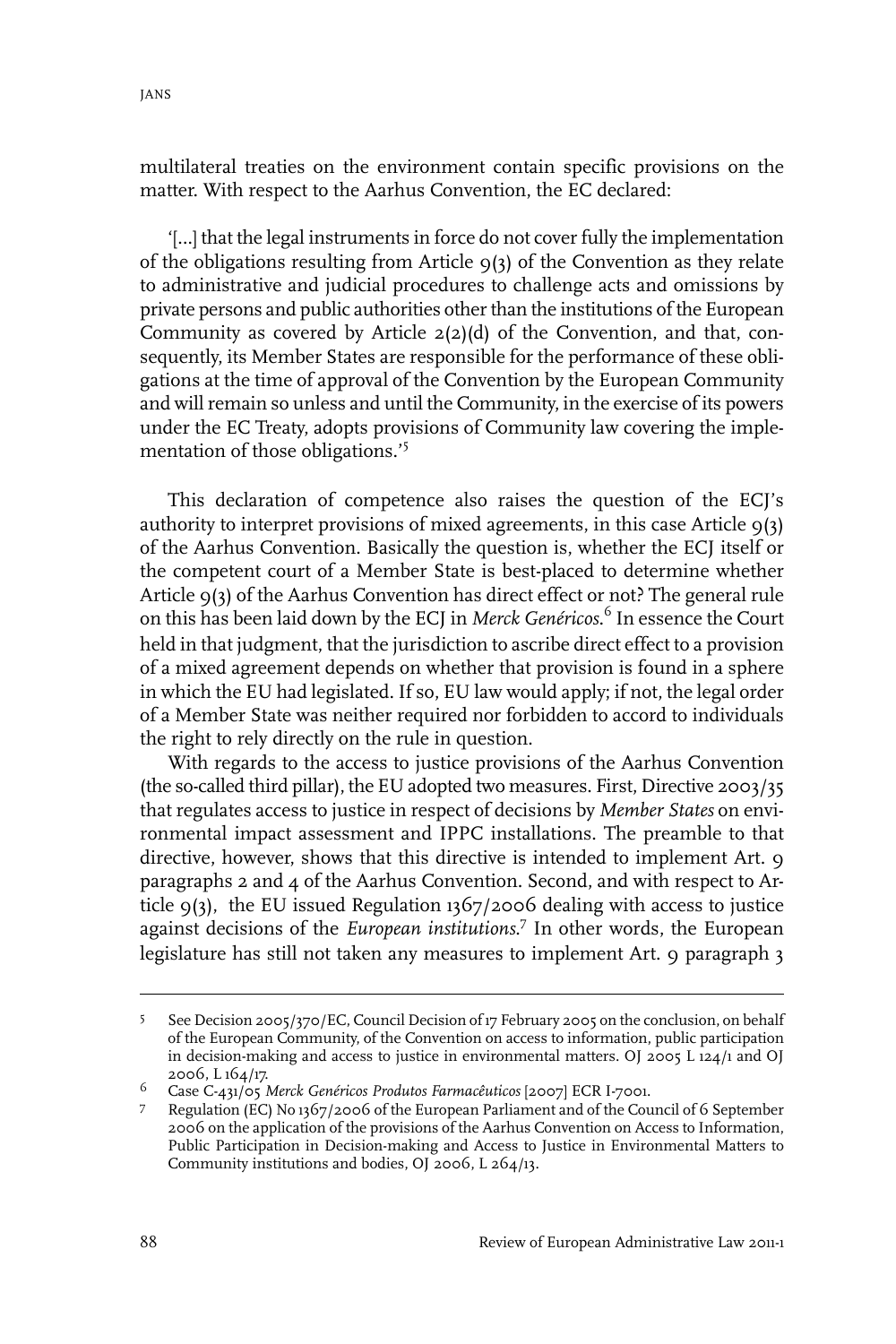Aarhus Convention with respect to environmental decisions by the Member States. On the contrary, a proposal from the Commission<sup>8</sup> to implement the access to justice provisions of Article  $9(3)$  on a full scale via a directive is, politically speaking, 'dead'.

A normal reading of the declaration of competence issued at the conclusion of the Aarhus convention should have led to the conclusion that the EU has not taken any legislative action towards their Member States to implement Art. 9(3) Aarhus Convention. However, in *Lesoochranárske zoskupenie* the ECJ ruled as follows:

'31 Since the Aarhus Convention was concluded by the Community and all the Member States on the basis of joint competence, it follows that where a case is brought before the Court in accordance with the provisions of the EC Treaty, in particular Article 234 EC thereof, the Court has jurisdiction to define the obligations which the Community has assumed and those which remain the sole responsibility of the Member States in order to interpret the Aarhus Convention (see, by analogy, Joined Cases C-300/98 and C-392/98 Dior and Others [2000] ECR I-11307, paragraph 33, and Case C-431/05 Merck Genéricos – Produtos Farmacêuticos [2007] ECR I-7001, paragraph 33).

32 Next, it must be determined whether, in the field covered by Article 9(3) of the Aarhus Convention, the European Union has exercised its powers and adopted provisions to implement the obligations which derive from it. If that were not the case, the obligations deriving from Article  $q(3)$  of the Aarhus Convention would continue to be covered by the national law of the Member States. In those circumstances, it would be for the courts of those Member States to determine, on the basis of national law, whether individuals could rely directly on the rules of that international agreement relevant to that field or whether the courts must apply those rules of their own motion. In that case, EU law does not require or forbid the legal order of a Member State to accord to individuals the right to rely directly on a rule laid down in the Aarhus Convention or to oblige the courts to apply that rule of their own motion (see, by analogy, Dior and Others, paragraph 48 and MerckGenéricos – Produtos Farmacêuticos, paragraph 34).

33 However, if it were to be held that the European Union has exercised its powers and adopted provisions in the field covered by Article 9(3) of the Aarhus Convention, EU law would apply and it would be for the Court of Justice to determine whether the provision of the international agreement in question has direct effect.

COM/2003/0624 final. – COD 2003/0246.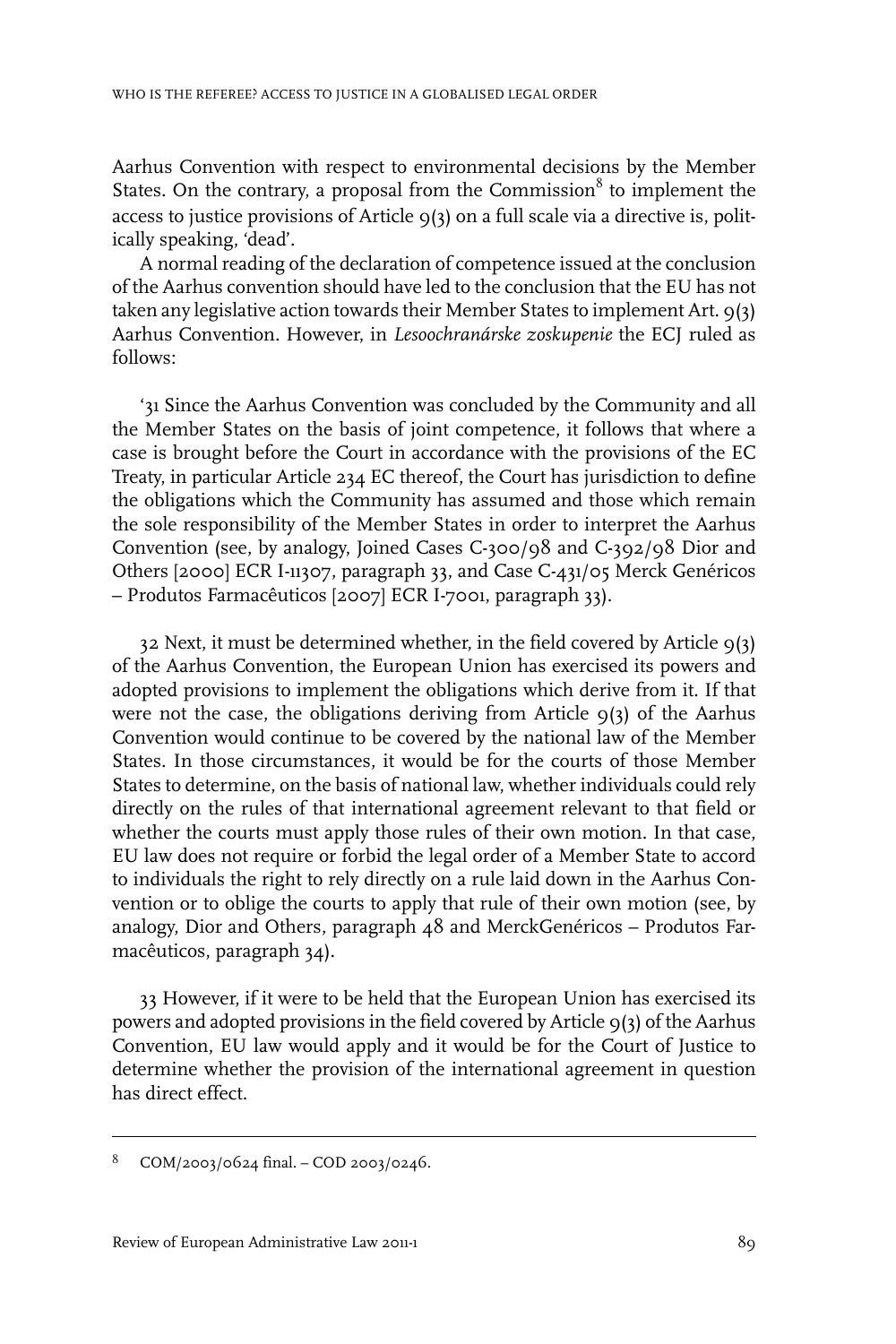34 Therefore, it is appropriate to examine whether, in the particular field into which Article 9(3) of the Aarhus Convention falls, the European Union has exercised its powers and adopted provisions to implement obligations deriving from it (see, by analogy, MerckGenéricos – Produtos Farmacêuticos, paragraph 39).

35 In that connection, it must be observed first of all, that, in the field of environmental protection, the European Union has explicit external competence pursuant to Article 175 EC, read in conjunction with Article 174(2) EC (see, Commission v Ireland, paragraphs 94 and 95).

36 Furthermore, the Court has held that a specific issue which has not yet been the subject of EU legislation is part of EU law, where that issue is regulated in agreements concluded by the European Union and the Member State and it concerns a field in large measure covered by it (see, by analogy, Case C-239/03 Commission v France [2004] ECR I-9325, paragraphs 29 to 31).

37 In the present case, the dispute in the main proceedings concerns whether an environmental protection association may be a 'party' to administrative proceedings concerning, in particular, the grant of derogations to the system of protection for species such as the brown bear. That species is mentioned in Annex IV(a) to the Habitats Directive, so that, under Article 12 thereof, it is subject to a system of strict protection from which derogations may be granted only under the conditions laid down in Article 16 of that directive.

38 It follows that the dispute in the main proceedings falls within the scope of EU law.

39 It is true that, in its declaration of competence made in accordance with Article 19(5) of the Aarhus Convention and annexed to Decision 2005/370, the Community stated, in particular, that "the legal instruments in force do not cover fully the implementation of the obligations resulting from Article 9(3) of the Convention as they relate to administrative and judicial procedures to challenge acts and omissions by private persons and public authorities other than the institutions of the European Community as covered by Article 2(2)(d) of the Convention, and that, consequently, its Member States are responsible for the performance of these obligations at the time of approval of the Convention by the European Community and will remain so unless and until the Community, in the exercise of its powers under the EC Treaty, adopts provisions of Community law covering the implementation of those obligations".

40 However, it cannot be inferred that the dispute in the main proceedings does not fall within the scope of EU law because, as stated in paragraph 36 of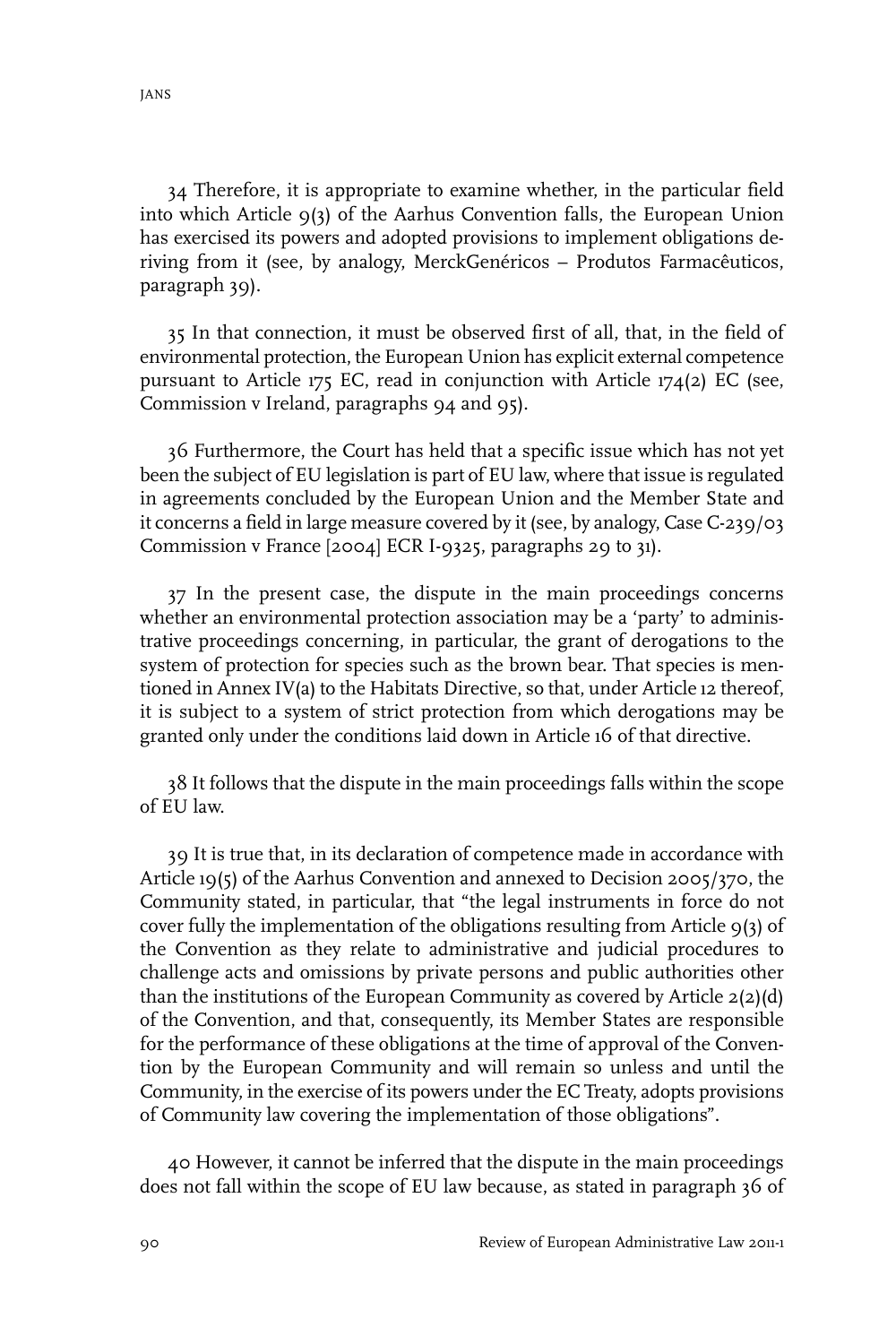this judgment, a specific issue which has not yet been subject to EU legislation may fall within the scope of EU law if it relates to a field covered in large measure by it.

41 In that connection, it is irrelevant that Regulation No 1367/2006, which is intended to implement the provisions of Article 9(3) of the Aarhus Convention, only concerns the institutions of the European Union and cannot be regarded as the adoption by the European Union of provisions implementing the obligations which derive from Article 9(3) of the Aarhus Convention with respect to national administrative or judicial proceedings.

42 Where a provision can apply both to situations falling within the scope of national law and to situations falling within the scope of EU law, it is clearly in the interest of the latter that, in order to forestall future differences of interpretation, that provision should be interpreted uniformly, whatever the circumstances in which it is to apply (see, in particular, Case C-130/95 Giloy [1997] ECR I-4291, paragraph 28, and Case C-53/96 Hermès [1998] ECR I-3603, paragraph 32).

43 It follows that the Court has jurisdiction to interpret the provisions of Article 9(3) of the Aarhus Convention and, in particular, to give a ruling on whether or not they have direct effect.'

This is all very remarkable. As I have argued *supra,* the EU has not taken any legislative action with regards to their Member States to implement Art. 9(3) of the Aarhus Convention. Therefore, the ECJ should have abstained from giving a ruling on the possible direct effect in EU law of Article 9(3) Aarhus Convention and should have limited its jurisdiction by stating that it is for the national courts in the Member States to determine whether Article 9(3) should be construed as having direct effect subject to the conditions provided for by national law.

The ECJ, however, took another view and decided 'that Article 9(3) of the Aarhus Convention does not have direct effect in EU law'. In order to reach this conclusion, the Court started its reasoning by pointing out that the dispute concerns the grant of derogations to the system of protection for brown bears, a species mentioned in Annex IV(a) to the Habitats Directive.It follows, according to the ECJ in para. 38, that the dispute falls within the scope of EU law. Nobody disputes that the brown bear is protected by the Habitats Directive and thus falls within the scope of that directive. But that was not what the dispute in the main proceedings concerned, the dispute was whether or not the LZV had a right to access the Slovak court and to challenge the ministry decisions. As is well known, the Habitats Directive does not have any provision at all on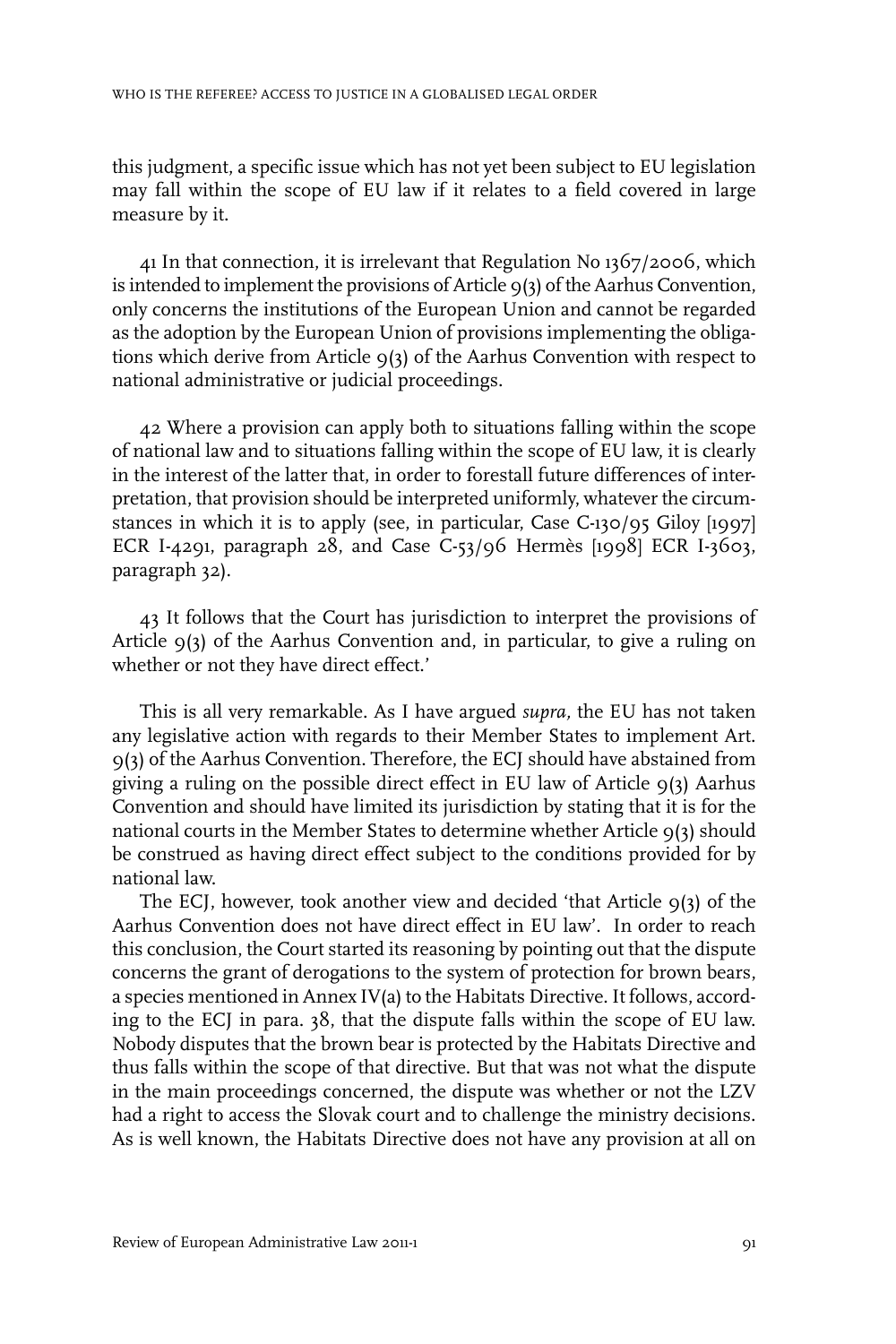matters relating to the access to justice.<sup>9</sup> The statement of the ECJ in para. 40 of the judgment is even less convincing. For almost every environmental dispute one must come to the conclusion that 'it relates to a field covered in large measure' by an EU directive (there are more than 200 in all areas of environmental protection). This inevitably means that Article 9(3) of the Aarhus Convention would almost always fall within the scope of EU law. This interpretation makes the declaration of competence to the Aarhus Convention completely obsolete and useless. Therefore, the Court's assessment is, in the author's view, not correct. The ECJ's mistake is that it looked at access to justice in environmental matters as being auxiliary to the substantive standards of the Habitats Directive. The Aarhus Convention shows that access to justice in environmental matters is not just supplementary, but rather has a value of its own.

In its judgment, the ECJ also relied rather heavily on Regulation No 1367/2006.It assumed a competence to interpret Article 9(3) 'in orderto forestall future differences of interpretation'. According to the ECJ 'it is irrelevant' that Regulation No 1367/2006 only concerns the institutions of the European Union. With all due respect, that is of course relevant. Advocate General Sharpston rightly argued:

'It seems to me that the proposal for a directive to implement Article  $q(3)$ , which has advanced no further, is particularly significant. I do not think that the Court should ignore the absence of relevant Community legislation and allocate to itself the competence to rule on whether or not Article  $q(3)$  has direct effect. If it does so, the Court will be stepping into the legislature's shoes. But the legislature has, thus far, intentionally chosen not to act.

Furthermore, the Declaration indicates that the Community considered that "the obligations resulting from Article 9(3) of the Convention as they relate to administrative and judicial procedures to challenge acts and omissions by private persons and public authorities other than the institutions of the European Community" fell within the competence of the Member States; and that the Member States were, and would remain, responsible for the performance of those obligations unless and until the Community took action. That it has not done so seems to me to be of crucial importance.'

Advocate General Sharpston therefore concluded in her opinion, 'To my mind a variation of the common law principle *inclusio unius est exclusio alterius* might be applied here. Thus, the presence of a regulation applying Article  $9(3)$ to the institutions serves only to highlight the fact that there is no EU measure

This triggers the intriguing question of whether the LZV could not claim access to the Slovak court on the basis of the principle of effective judicial protection as enshrined in Article 47 of 9 the Charter of Fundamental Rights of the European Union. Cf. Case C-279/09, *DEB Deutsche Energiehandels- und Beratungsgesellschaft*, judgment of 22 December 2010.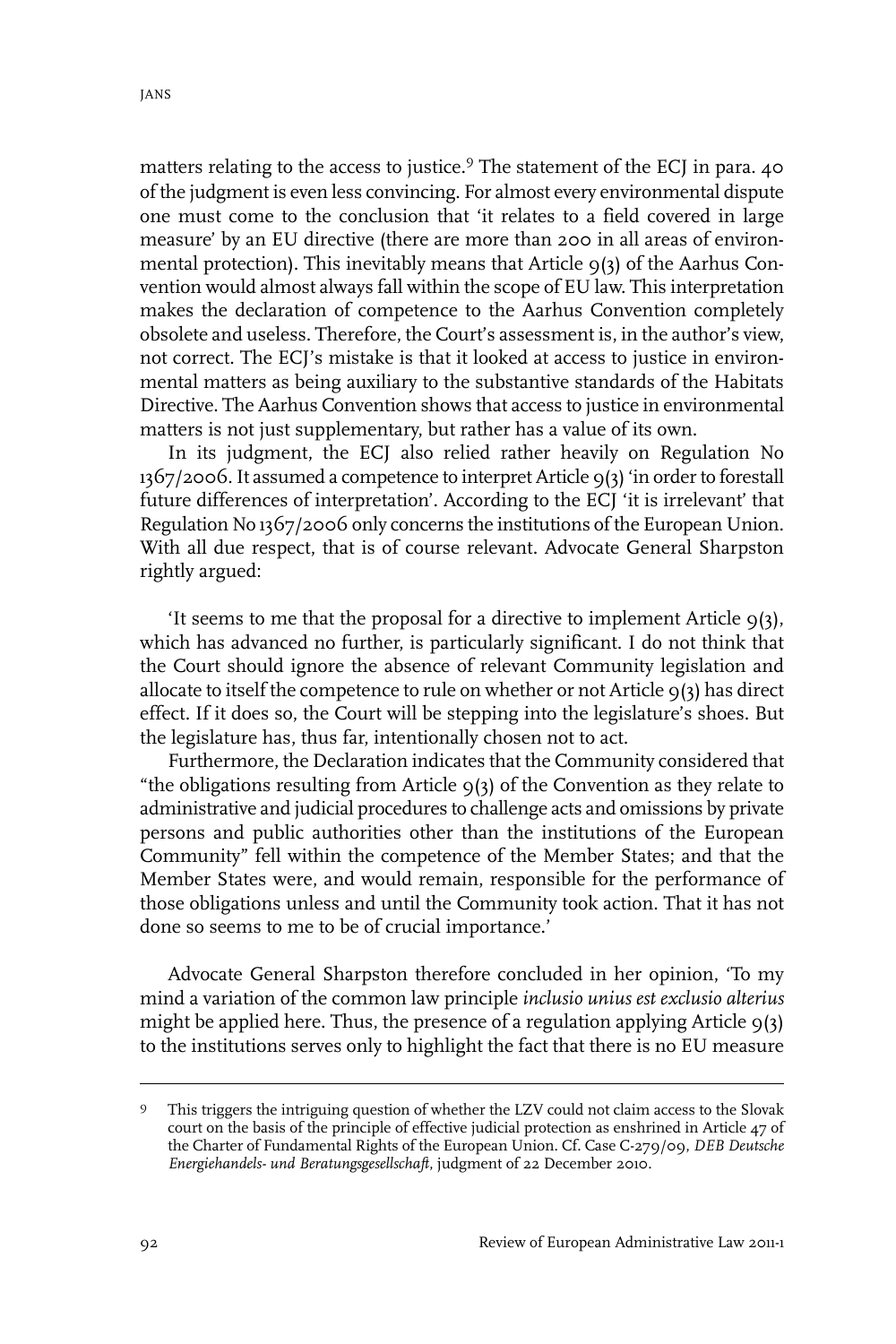incorporating the equivalent obligations into the national legal orders of the Member States.' In her opinion, Sharpston makes a clear distinction between the jurisdiction of the ECJ to decide whether Art. 9(3) has direct effect in EU law (it has not) and the jurisdiction to decide which court – itself or the competent court of a Member State – is best-placed to determine whether a particular provision has direct effect (it has).

The consistency argument used by the ECJ in para. 42 is, in the author's view, rather bold and not very convincing either. With this argument the Court establishes a monopoly on interpretating the content of a treaty provision containing obligations for the EU Member States in a situation where the EU legislature itself has not been able to give any substance to those obligations. This is even more remarkable considering that Regulation No 1367/2006 has been seriously critised in literature on the subject and there have been questions on whether the regulation itself is even in line with Article  $q(3)$  of the Aarhus Convention.<sup>10</sup> Furthermore, it is difficult to see why a ruling on the direct effect of Art. 9(3) is necessary for avoiding 'future differences of interpretation' between the ECJ and national courts. If the Court, as suggested by Sharpston, were to have abstained from giving a ruling on its direct effect because the matter falls within the jurisdiction of the Member States, national courts could never argue that the provision would have direct effect as a matter of EU law. Directly effective provisions of international treaty provisions, as a matter of EU law, would require that the matter does fall within the EU part of the declaration of competence. Which is, as far as it concerns Art. 9(3) Aarhus Convention, not the case.

### **4. Direct Effect of Provisions in Environmental Treaties Concluded by the Union**

The Court has acknowledged that provisions of international treaties concluded by the Union could be directly effective, when these provisions contain clear and precise obligations which are not subject, in their implementation or effects, to the adoption of any subsequent measures. This doctrine has been applied with respect to environmental treaties for the first time in *the*

See G.J. Harryvan and Jan H. Jans, 'Internal Review of EU Environmental Measures.It's True: Baron van Munchausen Doesn't Exist! Some Remarks on the Application of the So-Called 10 Aarhus Regulation', *REALaw* 2010/2, 53-65. Cf. M. Pallemaerts, 'Access to Environmental Justice at EU Level. Has the 'Aarhus Regulation'Improved the Situation? in: *The Aarhus Convention at Ten. Interactions and Tensions between Conventional International Law and EU Environmental Law* (M. Pallemaerts ed.), Groningen 2011, chapter 10.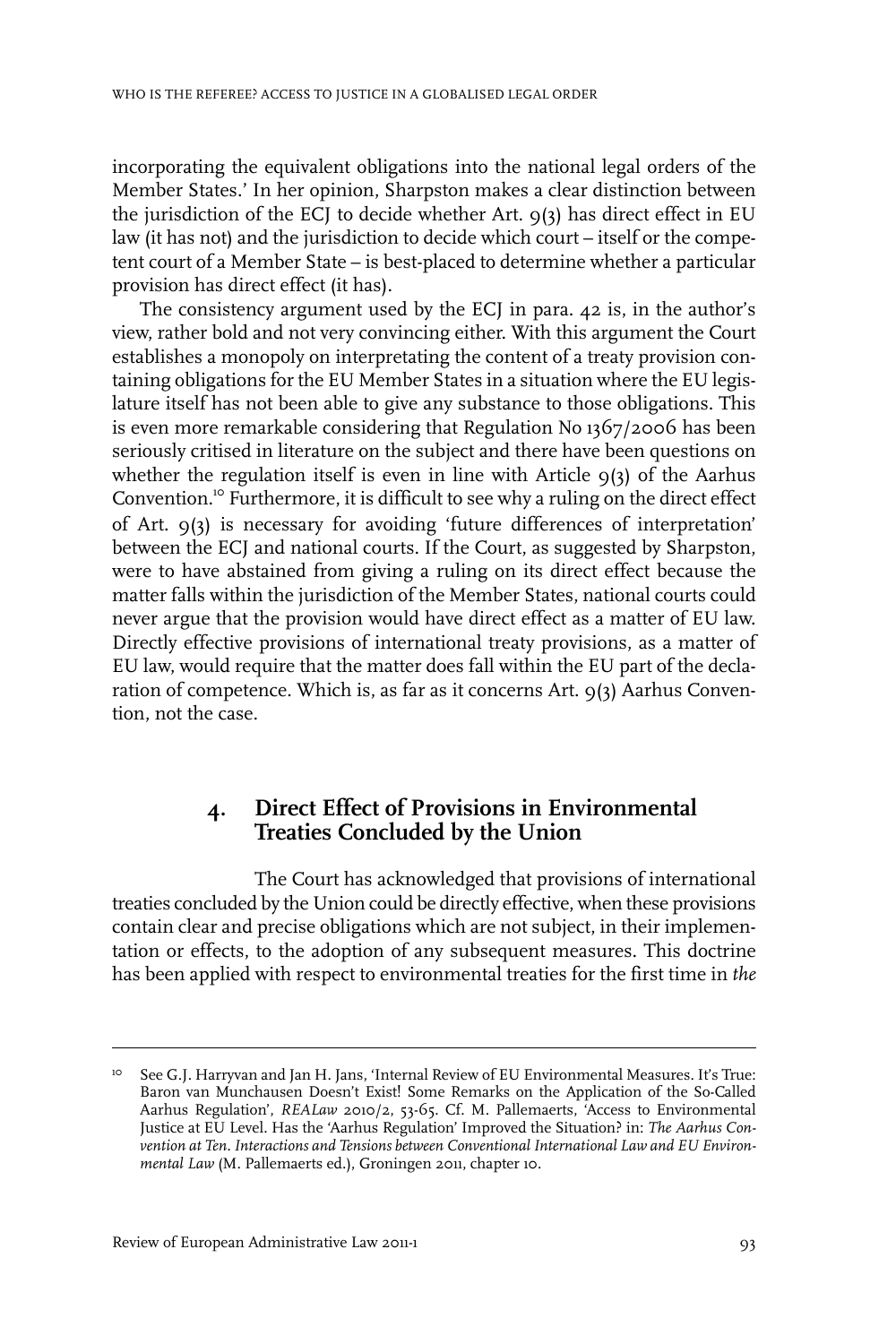*Pêcheurs de l'étang de Berre* case.<sup>11</sup> The case involved, *inter alia*, Article 6(3) of the Protocol for the Protection of the Mediterranean Sea against Pollution from Land-based Sources. Under Article 6(1) and (3) of the Protocol, '1. The Parties shall strictly limit pollution from land-based sources in the Protocol Area by substances or sources listed in Annex II to this Protocol. [...] 3. Discharges shall be strictly subject to the issue, by the competent national authorities, of an authorisation taking due account of the provisions of Annex III [...].' The Court ruled that that provision clearly, precisely and unconditionally lays down the obligation for Member States to subject discharges of the substances listed in Annex II to the Protocol to the issue by the competent national authorities of an authorisation taking due account of the provisions of Annex III. In the Court's view, the fact that the national authorities have discretion in issuing authorisations under the criteria set out in Annex III in no way diminishes the clear, precise and unconditional nature of the prohibition on discharges without prior authorisation and that finding is also supported by the purpose and nature of the Protocol. In conclusion, the Court ruled that in that case the provision has direct effect, and therefore any interested party is entitled to rely on it before the national courts.

In *Lesoochranárske zoskupenie* the ECJ denied any direct effect, as a matter of EU law, of Article 9(3) Aarhus Convention and ruled as follows:

'44 In that connection, a provision in an agreement concluded by the European Union with a non-member country must be regarded as being directly applicable when, regard being had to its wording and to the purpose and nature of the agreement, the provision contains a clear and precise obligation which is not subject, in its implementation or effects, to the adoption of any subsequent measure (see, in particular, Case C-265/03 Simutenkov [2005] ECR I-2579, paragraph 21, and Case C-372/06 Asda Stores [2007] ECR I-11223, paragraph 82).

45 It must be held that the provisions of Article  $9(3)$  of the Aarhus Convention do not contain any clear and precise obligation capable of directly regulating the legal position of individuals. Since only members of the public who meet the criteria, if any, laid down by national law are entitled to exercise the rights provided for in Article 9(3), that provision is subject, in its implementation or effects, to the adoption of a subsequent measure.'

In my view, this conclusion of the ECJ is correct and not that remarkable at all. Article 9(3) of the Aarhus Convention provides that 'each Party shall ensure [...], where they meet the criteria, if any, laid down in its national law, members

<sup>&</sup>lt;sup>11</sup> Case C-239/03 *Commission v France* [2004] ECR I-9325 ('Étang de Berre').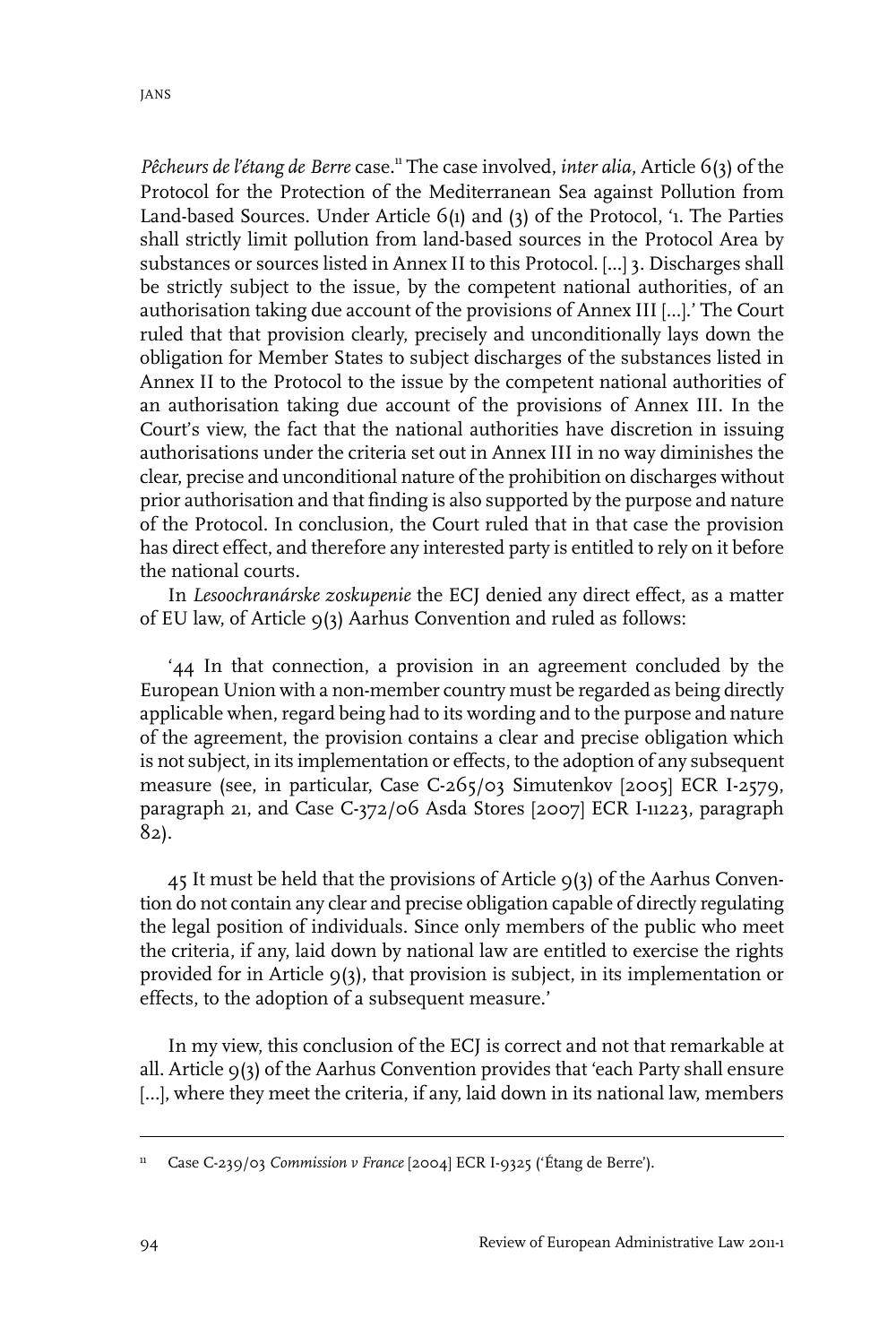of the public have access to administrative or judicial procedures to challenge acts and omissions by private persons and public authorities which contravene provisions of its national law relating to the environment.' Compared to the much more detailed and precise obligations under Article 9(2) of the Aarhus Convention, it is indeed hard to see that Article  $q(3)$  is directly effective.<sup>12</sup> However the Court did not stop there. It continued by stating:

'46 However, it must be observed that those provisions, although drafted in broad terms, are intended to ensure effective environmental protection.

47 In the absence of EU rules governing the matter, it is for the domestic legal system of each Member State to lay down the detailed procedural rules governing actions for safeguarding rights which individuals derive from EU law, in this case the Habitats Directive, since the Member States are responsible for ensuring that those rights are effectively protected in each case (see, in particular, Case C-268/06 Impact [2008] ECR I-2483, paragraphs 44 and 45).

48 On that basis, as is apparent from well-established case-law, the detailed procedural rules governing actions for safeguarding an individual's rights under EU law must be no less favourable than those governing similar domestic actions (principle of equivalence) and must not make it in practice impossible or excessively difficult to exercise rights conferred by EU law (principle of effectiveness) (Impact, paragraph 46 and the case-law cited).

49 Therefore, if the effective protection of EU environmental law is not to be undermined, it is inconceivable that Article  $q(3)$  of the Aarhus Convention be interpreted in such a way as to make it in practice impossible or excessively difficult to exercise rights conferred by EU law.

50 It follows that, in so far as concerns a species protected by EU law, and in particular the Habitats Directive, it is for the national court, in order to ensure effective judicial protection in the fields covered by EU environmental law, to interpret its national law in a way which, to the fullest extent possible, is consistent with the objectives laid down in Article  $9(3)$  of the Aarhus Convention.

51 Therefore, it is for the referring court to interpret, to the fullest extent possible, the procedural rules relating to the conditions to be met in order to bring administrative or judicial proceedings in accordance with the objectives of Article 9(3) of the Aarhus Convention and the objective of effective judicial protection of the rights conferred by EU law, so as to enable an environmental

<sup>&</sup>lt;sup>12</sup> In the same vein Sharpston, opinion, para. 93.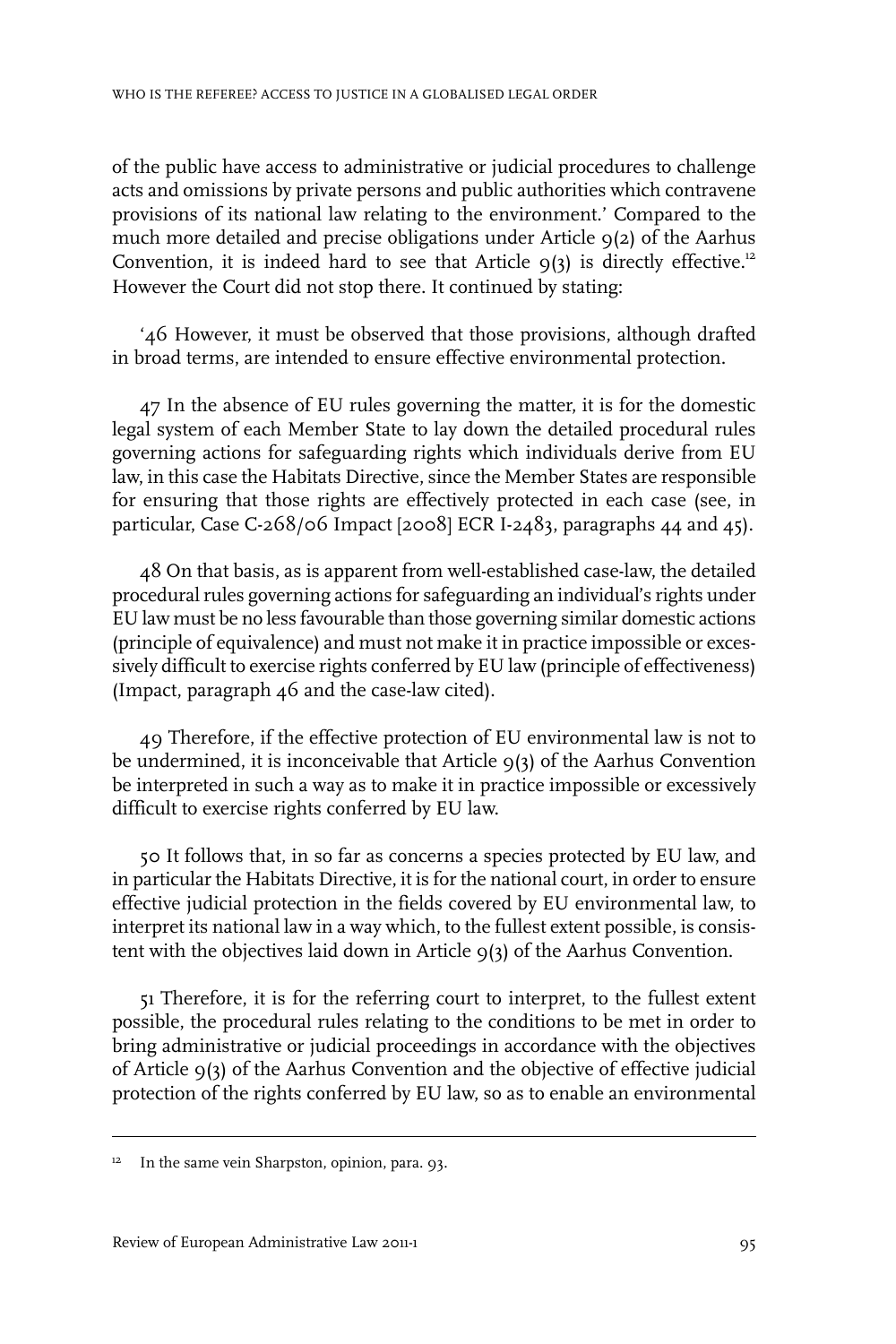protection organisation, such as the zoskupenie, to challenge before a court a decision taken following administrative proceedings liable to be contrary to EU environmental law (see, to that effect, Case C-432/05 Unibet [2007] ECR I-2271, paragraph 44, and Impact, paragraph 54).'

Although Article 9 paragraph 3 of the Aarhus Convention does not itself create a right of access for LZV, the provision is certainly not irrelevant. According to para. 47 and following, Slovak courts have a duty to interpret 'to the fullest extent possible, the procedural rules relating to the conditions to be met in order to bring administrative or judicial proceedings in accordance with the objectives of Article 9(3) of that convention and the objective of effective judicial protection of the rights conferred by EU law, in order to enable an environmental protection organisation, such as *zoskupenie*, to challenge a decision before a court following administrative proceedings liable to be contrary to EU environmental law.' In other words, the Court is not only authorised to interpret Art. 9(3) of the Aarhus Convention, but as a matter of Union law there also seems to be an obligation on the Member States to interpret their laws in the light of the Aarhus Convention. I really do not understand this. I thought that in the absence of EU legislation the implementation of Art. 9(3) Aarhus Convention was for the Member States to decide? Regulation No 1367/2006 cannot help the ECJ here to bridge the gap. So where does this duty of consistent interpretation come from: out of thin air? The ECJ's ruling makes declarations of competence like the one declared at the conclusion of the Aarhus Convention, more or less irrelevant. Once again, I would like to refer to the opinion of Advocate General Sharpston where she stressed the importance of the absence of relevant EU legislation in implementing Article 9(3) vis-à-vis the Member States. It could be argued that the ECJ ignores the fact the Union legislature did not enact a directive implementing Article 9(3) of the Aarhus Convention. It seems to me that by creating this duty of 'Aarhus-proof interpretation' the ECJ might be stepping into the EU legislature's shoes, a legislature who has, thus far, intentionally chosen not to act.

Furthermore, the distinction between direct effect and consistent interpretation becomes somewhat blurred. On the one hand, the ECJ argues that Art. 9(3) of the Aarhus Convention is too insufficiently clear and precise an obligation to have direct effect, but apparently, it is precise and clear enough to require the Slovak to court to interpret its laws so as to enable an environmental protection organisation, such as the LZV, to challenge the Slovak ministry's decisions. If this analysis is correct, this can only mean that through the use of consistent interpretation Art. 9(3) of the Aarhus Convention is applicable across the full